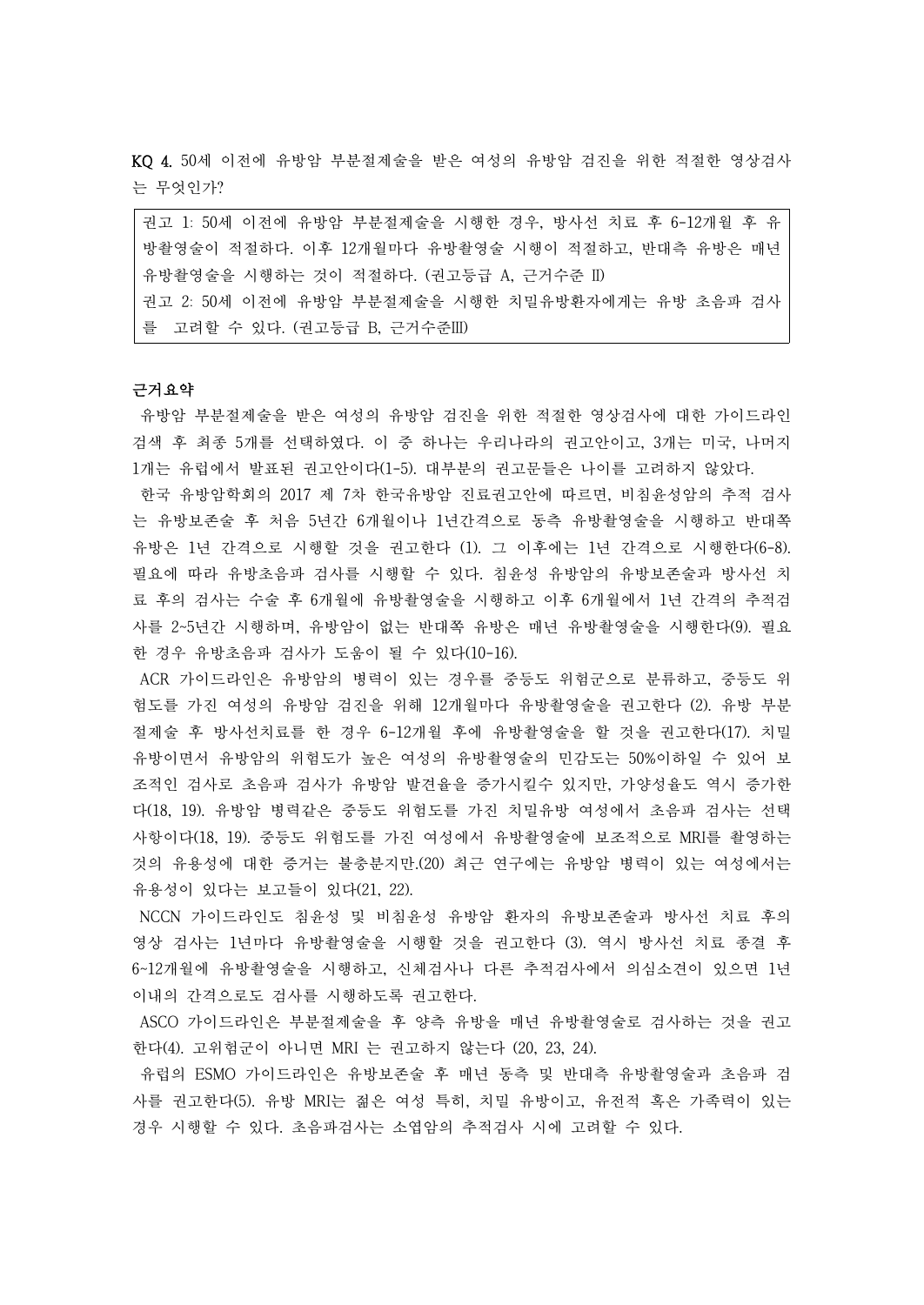## 권고 고려사항

#### 1. 이득과 위해 (Benefit and Harm)

유방촬영술을 이용한 유방암 검진은 유방암 병력이 있는 여성 뿐 아니라 일반 여성군에서도 유방암 사망률을 낮추는 것이 증명된 유용한 검사법이다. 유방촬영술로 인한 방사선 피폭이 있으나 특별한 이상 소견이 없으면 일반 여성군과 동일하게 1년에 한번 촬영하도록 하여 유 방암 병력으로 인한 불필요한 잦은 검사를 피하도록 한다. 유방 초음파검사는 젊고, 치밀유 방인 경우 유방촬영술에 추가하여 시행하였을 때 추가적인 유방암 발견이 용이하나 위양성 이 많아 불필요한 조직검사가 늘어날 수 있다.

# 2. 국내 수용성과 적용성 (Acceptability and Applicability)

선택된 5개의 지침들은 공통적으로 치료후 6-12개월부터 유방촬영술을 시행하고 이후에는 매년 촬영할 것을 권고한다. 이들의 권고 내용과 이에 대한 국내 수용성과 적용성 평가표는 부록2에 제시되었다.

### 3. 검사별 방사선량

유방촬영술 1, 유방초음파검사 0.

# 참고문헌

- 1. 2017 제 7차 한국유방암 진료권고안.
- 2. American College of Radiology. ACR Appropriateness Criteria® Breast Cancer Screening
- 3. NCCN Guidelines Version 1.2019 Invasive Breast Cancer
- 4. Runowicz CD, Leach CR, Henry NL, Henry KS, Mackey HT, Cowens-Alvarado RL, et al. American Cancer Society/ American Society of Clinical Oncology Breast Cancer Survivorship Care Guideline. J Clin Oncol 2016;34:611-35
- 5. Senkus E, Kyriakides S, Ohno S, Penault-Llorca F, Poortmans P, et al. Primary breast cancer:ESMO Clinical Practive Guidelines for diagnosis, treatment and follow-up. Annals of Oncol 2015;26(Suppl 5):v8-v30
- 6. American College of Radiology, Practive guideline for the management of ductal carcinoma in-situ of the breast (DCIS). J Am Coll Surg. 2007;205:145-61.
- 7. Fisher B, Land S, Mamounas E, Dignam J, Fisher ER, Wolmark N. Prevention of invasive breast cancer in women with ductal carcinoma in situ: an update of the National Surgical Adjuvant Breast and Bowel Project experience. Semin Oncol. 2001;28:400-18.
- 8. Boughey JC, Gonzalez RJ, Bonner E, Kuerer HM. Current treatment and clinical trial developments for ductal carcinoma in si tu of the breast.. Oncologist. 2007;12:1276-87.
- 9. Mendelson EB. Evaluation of the postoperative breast. Radiol Clin North Am 30:107-38, 1992
- 10. Smith I, Procter M, Gelber RD, Guillaume S, Feyereislova A, Dowsett M, et al. 2-year follow-up of trastusumab after adjuvant chemotherapy in HER-2-positive breast cancer: